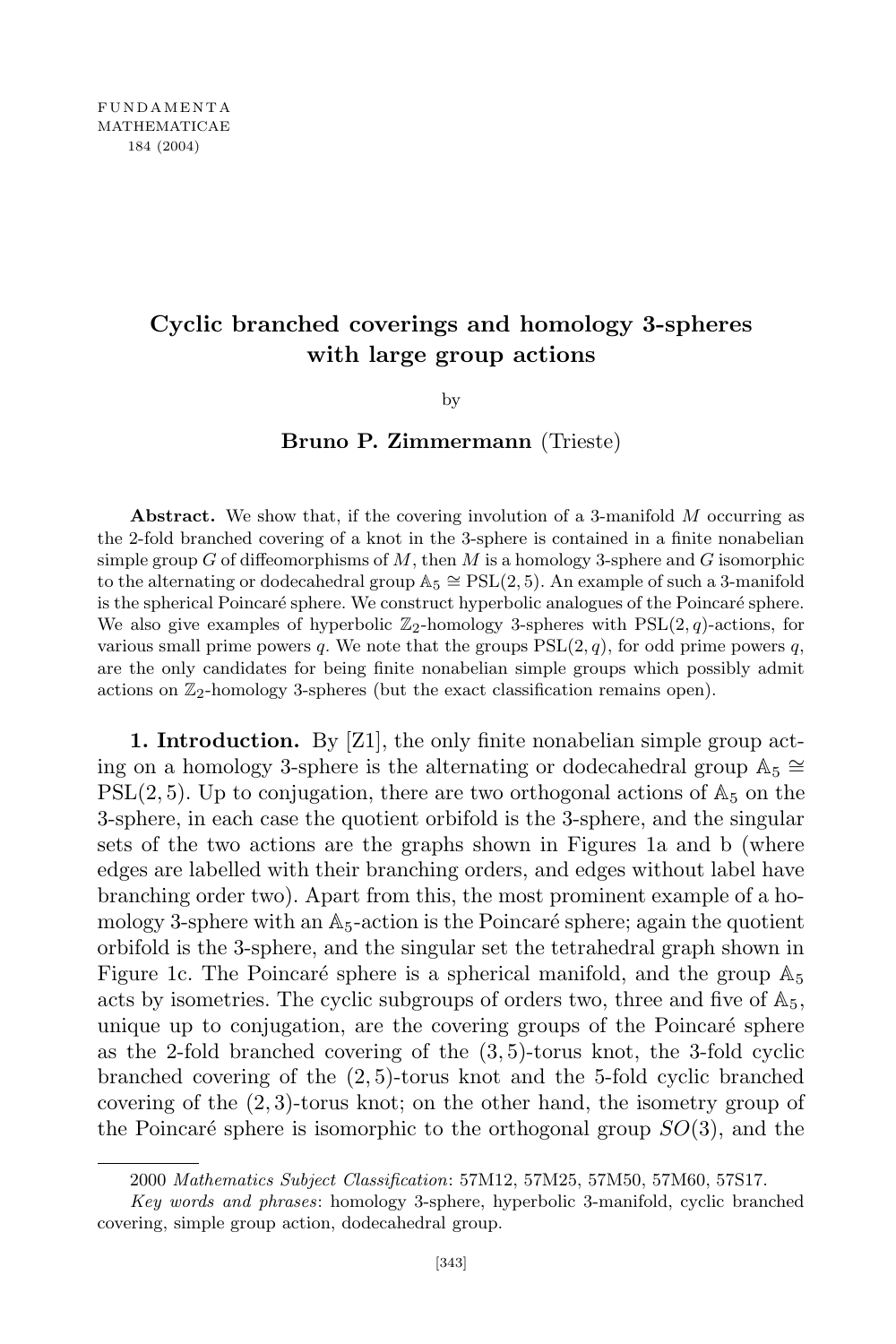three covering groups are conjugate in the isometry group of the Poincaré sphere to subgroups of a single cyclic group of order 30, and consequently these three knots are related by the second standard abelian construction described in [RZ1]. We note that, in general, it is quite a rare phenomenon that the same 3-manifold occurs as a cyclic branched covering of different knots in  $S^3$  (see [RZ1], [RZ2]).

Our first result is the following

Theorem 1. *Let M be the* 2*-fold branched covering of a knot in the* 3 *sphere such that the covering involution is an element of a finite nonabelian simple group G of diffeomorphisms of M. Then M is a homology* 3*-sphere*, and *G* is isomorphic to the dodecahedral group  $A_5$ .

We believe that Theorem 1 also remains true for *p*-fold cyclic branched coverings, for primes  $p > 2$ .

The Poincaré sphere is the only spherical homology 3-sphere (and, as part of the 3-manifold geometrization program, conjectured to be the only homology 3-sphere with finite fundamental group). There are no euclidean homology 3-spheres (in fact, not a single example of a closed euclidean homology sphere seems to be known in any dimension). There are many hyperbolic homology 3-spheres, and the question arises if there exists one with properties similar to the Poincaré sphere. We have the following

Theorem 2. *There exists a hyperbolic homology* 3*-sphere M* (*of approximate volume* 32*.*01607) *which is the* 2*-fold branched covering of a knot K*<sup>2</sup> *in S* <sup>3</sup> *and the* 3*-fold cyclic branched covering of a knot K*<sup>3</sup> *in S* 3 , *such that the covering groups generate a group* A<sup>5</sup> *of isometries of M. The quotient orbifold M/*A<sup>5</sup> *is the* 3*-sphere*, *and its singular set is the Kuratowski graph shown in Figure* 1d (*the complete bi-partite graph on six vertices*)*.*

In the language of [RZ3] this means that the hyperbolic 3-manifold *M* has many hidden symmetries with respect to both the 2-fold and the 3-fold cyclic branched coverings (i.e., symmetries which are not lifts of symmetries of the knots  $K_2$  resp.  $K_3$ ; this is again a quite exceptional situation). The manifold  $M$  is also the 5-fold cyclic branched covering of a knot  $K_5$ in a homology 3-sphere different from  $S^3$ ; at present we do not have an example of a hyperbolic homology 3-sphere with an  $A_5$ -action such that all three knots  $K_2$ ,  $K_3$  and  $K_5$  are knots in  $S^3$  (as in the case of the Poincaré sphere).

We note that the covering groups of  $K_2$  and  $K_3$  in Theorem 2 can be chosen to lie in a dihedral subgroup  $\mathbb{D}_3$  of order six of  $\mathbb{A}_5$ , and that consequently we are in the standard dihedral situation described in [RZ2] for two knots with the same 2-fold resp. 3-fold cyclic branched covering.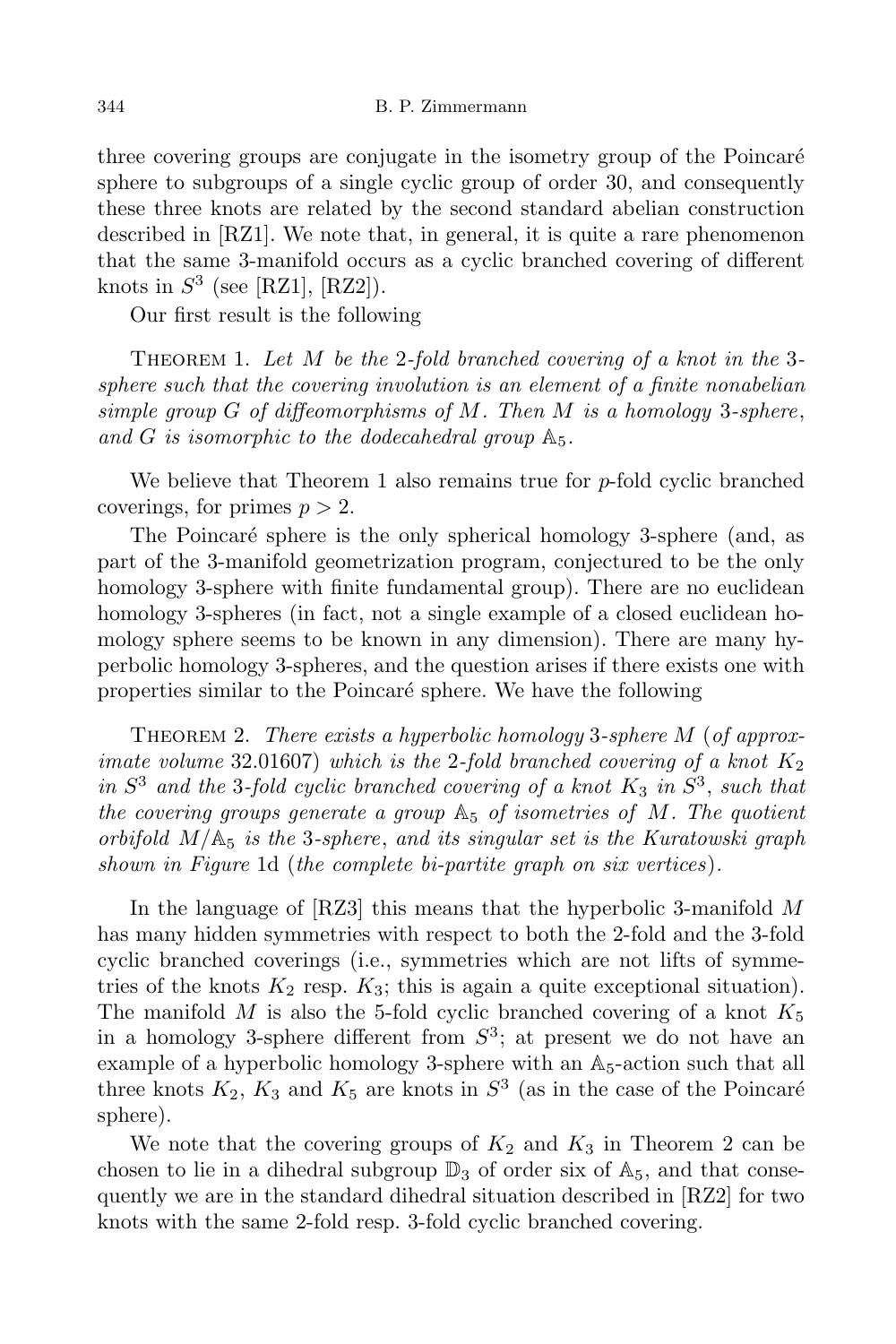In Section 5, we describe other hyperbolic homology 3-spheres with an isometric  $A_5$ -action which occur as cyclic branched coverings of knots in the 3-sphere; one of these is a 3-fold and also a 5-fold cyclic branched covering of knots in the 3-sphere. This seems to be the first example of two knots in the 3-sphere which have the same hyperbolic 3-manifold as a cyclic branched covering but which are not related in a solvable way (i.e., the covering groups cannot be chosen to generate a solvable group of isometries of the manifold; see also [RZ1]).



Fig. 1

The best known hyperbolic 3-manifold with an isometric  $A_5$ -action is the Seifert–Weber dodecahedral manifold. The singular set of the quotient orbifold by the  $A_5$ -action is the tetrahedral graph shown in Figure 1e; the fact that the edges of order five are disconnected implies that the Seifert– Weber manifold is not a  $\mathbb{Z}_5$ -homology 3-sphere (i.e., with the homology of the 3-sphere with coefficients in the integers mod five; in fact, by [Br, Theorem 7.9] the fixed point set of a periodic transformation of order five of a  $\mathbb{Z}_5$ -homology 3-sphere is connected). The Seifert–Weber manifold is a 5-fold cyclic branched covering of the 2-component Whitehead link (which again implies that it is not a  $\mathbb{Z}_5$ -homology 3-sphere; in fact, its first homology is  $(\mathbb{Z}_5)^3$ ; it is also the 2-fold and 3-fold cyclic branched covering of knots  $K_2$  resp.  $K_3$  in lens spaces with fundamental group  $\mathbb{Z}_5$ .

Considering the more general class of  $\mathbb{Z}_2$ -homology 3-spheres, it is shown in [MZ] that the only finite simple groups which possibly admit actions on  $\mathbb{Z}_2$ -homology 3-spheres are the linear fractional groups  $PSL(2,q)$ , for odd prime powers *q*; however, it remains open for which odd prime powers *q* such actions really occur. In Section 4, we give examples of  $PSL(2, q)$ -actions on  $\mathbb{Z}_2$ -homology 3-spheres, for various small values of *q*. These examples are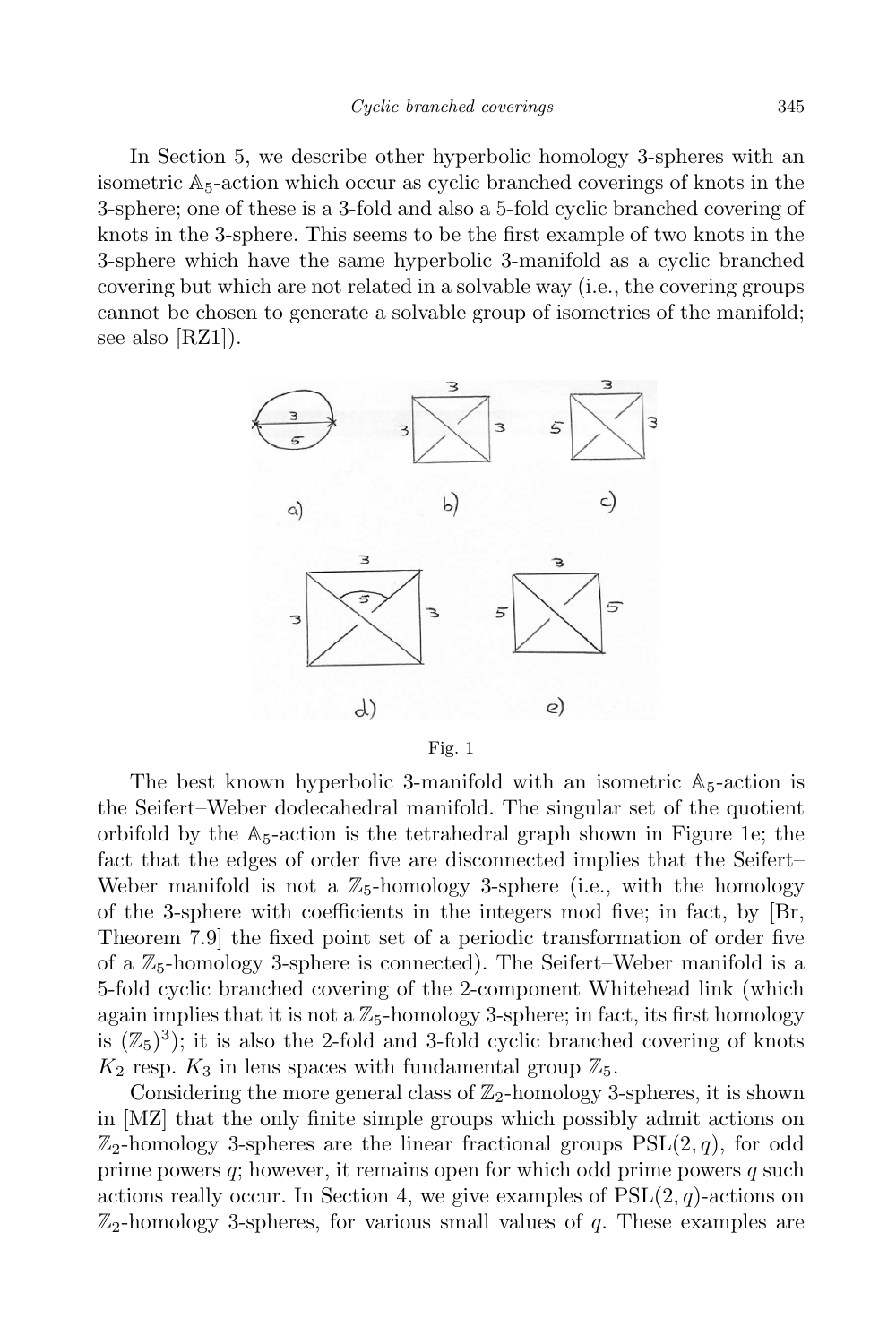## 346 B. P. Zimmermann

obtained as regular branched coverings of suitable 3-orbifolds, and we calculate the homology of these coverings by computer using the group-theory package GAP (we thank M. Conder for his help with these examples). We think that all such groups  $PSL(2,q)$  admit actions on  $\mathbb{Z}_2$ -homology 3-spheres but have no method to prove this at present.

**2. Proof of Theorem 1.** It is well known that, for any prime power *p n*, the  $p^n$ -fold cyclic branched covering of a knot in  $S^3$  is a  $\mathbb{Z}_p$ -homology 3sphere (see e.g. [G]), so *M* is a  $\mathbb{Z}_2$ -homology 3-sphere. It follows from [MZ, Theorem 1 that a finite simple group *G* which admits an action on a  $\mathbb{Z}_2$ homology 3-sphere is isomorphic to a linear fractional groups PSL(2*, q*), for an odd prime power *q*. Alternatively, one may apply [RZ4], where it is shown that a finite simple group *G* acting on a closed 3-manifold and containing an involution *h* with nonempty connected fixed point set is isomorphic to a group  $PSL(2, q)$ , for an odd prime power q.

So we can assume that  $G = \text{PSL}(2, q)$ , where q is an odd prime power. In  $G = \text{PSL}(2, q)$ , all involutions are conjugate, and in particular conjugate to the covering involution *h*. Then the quotient of *M* by any involution in *G* is the 3-sphere with a knot as branch set.

A Sylow 2-subgroup of  $G = \text{PSL}(2, q)$  is a dihedral group which contains a subgroup  $U \cong \mathbb{Z}_2 \times \mathbb{Z}_2$ . The quotient of *M* by each of the three involutions  $h_1$ ,  $h_2$  and  $h_3$  in *U* is the 3-sphere. The group *U* projects to an involution  $\bar{h}$ of  $M/h_1 \cong S^3$ , with nonempty fixed point set. By the solution of the Smith conjecture for involutions ([W]), the involution  $\bar{h}$  of  $S^3$  is standard (conjugate to an orthogonal one), and hence  $S^3/\bar{h} = M/U$  is again the 3-sphere. So the space of the quotient orbifold  $M/U$  is  $S^3$ , and its singular set is a  $\theta$ -curve *T* in  $S^3$  (i.e. a graph with two vertices and three connecting edges), with branching order two associated to the three edges (because  $h_2$  and  $h_3$ ) act as strong inversions on the fixed point set of  $h_1$ ). The three edges of such a  $\theta$ -curve define three knots and hence three 2-fold branched coverings of *S* <sup>3</sup> along these knots. In our situation, these three 2-fold branched coverings are the 3-manifolds  $M/h_1$ ,  $M/h_2$  and  $M/h_3$ , all homeomorphic to the 3-sphere. Also, *M* is the regular  $\mathbb{Z}_2 \times \mathbb{Z}_2$ -covering of  $S^3$  branched along the *θ*-curve *T*.

By [N1] or [N2], the first homology of the regular  $\mathbb{Z}_2 \times \mathbb{Z}_2$ -covering of a *θ*-curve in the 3-sphere is the product of the first homologies of the three 3-manifolds which are the 2-fold branched coverings associated to the three constituent knots of the  $\theta$ -curve. In our case, we get three times the 3sphere, which implies that *M* is an integer homology 3-sphere. By  $[Z1]$ , the only finite simple group acting on an integer homology 3-sphere is the alternating or dodecahedral group  $\mathbb{A}_5 \cong \mathrm{PSL}(2,5)$ .

This finishes the proof of Theorem 1.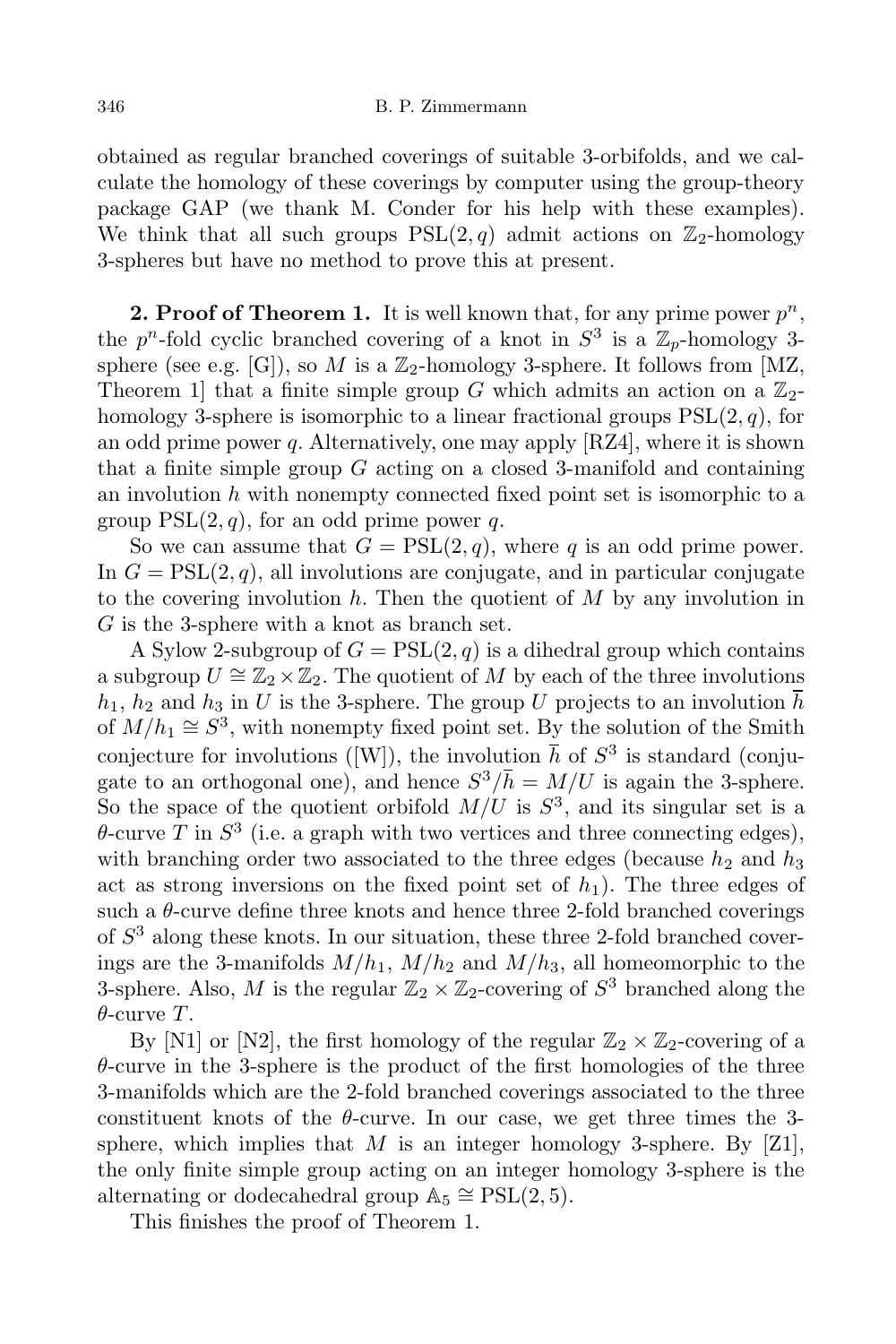**3. Proof of Theorem 2.** We denote by *K* the 3-orbifold whose space is the 3-sphere and whose singular set is the Kuratowski graph shown in Figure 1d resp. 2a. Using the orbifold geometrization theorem ([BP], [CHK]) we will show that  $K$  is a hyperbolic orbifold (alternatively, one may try to construct explicitly its universal covering group in hyperbolic 3-space).



We consider the spherical 3-orbifold  $\mathcal O$  whose space is the 3-sphere and whose singular set is the graph shown in Figure 1b. Let  $p : S^3 \to \mathcal{O}$  be its univeral covering, with covering group  $\mathbb{A}_5$  acting orthogonally on the 3-sphere. Note that the singular graph of the orbifold  $K$  is obtained by adjoining the unique edge  $\bar{L}$  of branching order five to the singular graph of *O* (see Figures 1d and 1b). The complement of a regular neighbourhood of the edge  $\overline{L}$  in  $\overline{K}$  is the pyramidal orbifold  $\widetilde{P}$  with one cusp whose singular set is shown in Figure 2b. Now  $\widetilde{\mathcal{P}}$  is a complete hyperbolic 3-orbifold of finite volume; in fact,  $\hat{P}$  is a 2-fold (branched) covering of the Picard orbifold  $\hat{P}$ shown in Figure 2c, i.e. the quotient of hyperbolic 3-space by the Picard group  $PSL(2, \mathbb{Z}[i])$  (see e.g. [F]).

Let *L* be the link in  $S^3$  which is the preimage of the edge  $\overline{L}$  under the covering  $p: S^3 \to \mathcal{O}$ ; the complement of *L* is hyperbolic since it is a finite cover of the hyperbolic orbifolds  $\widetilde{\mathcal{P}}$  and  $\mathcal{P}$ , so *L* is a hyperbolic link invariant under the  $\mathbb{A}_5$ -action on  $S^3$  (at present we do not have an explicit projection of this "dodecahedral link" *L*; the volume of its complement is 36.63852, which is 120 times the volume 0.305321 of the Picard orbifold). Let  $\mathcal{L}_5$  be the closed 3-orbifold with singular set *L* obtained by associating branching order five to all components of the link *L*; by the orbifold geometrization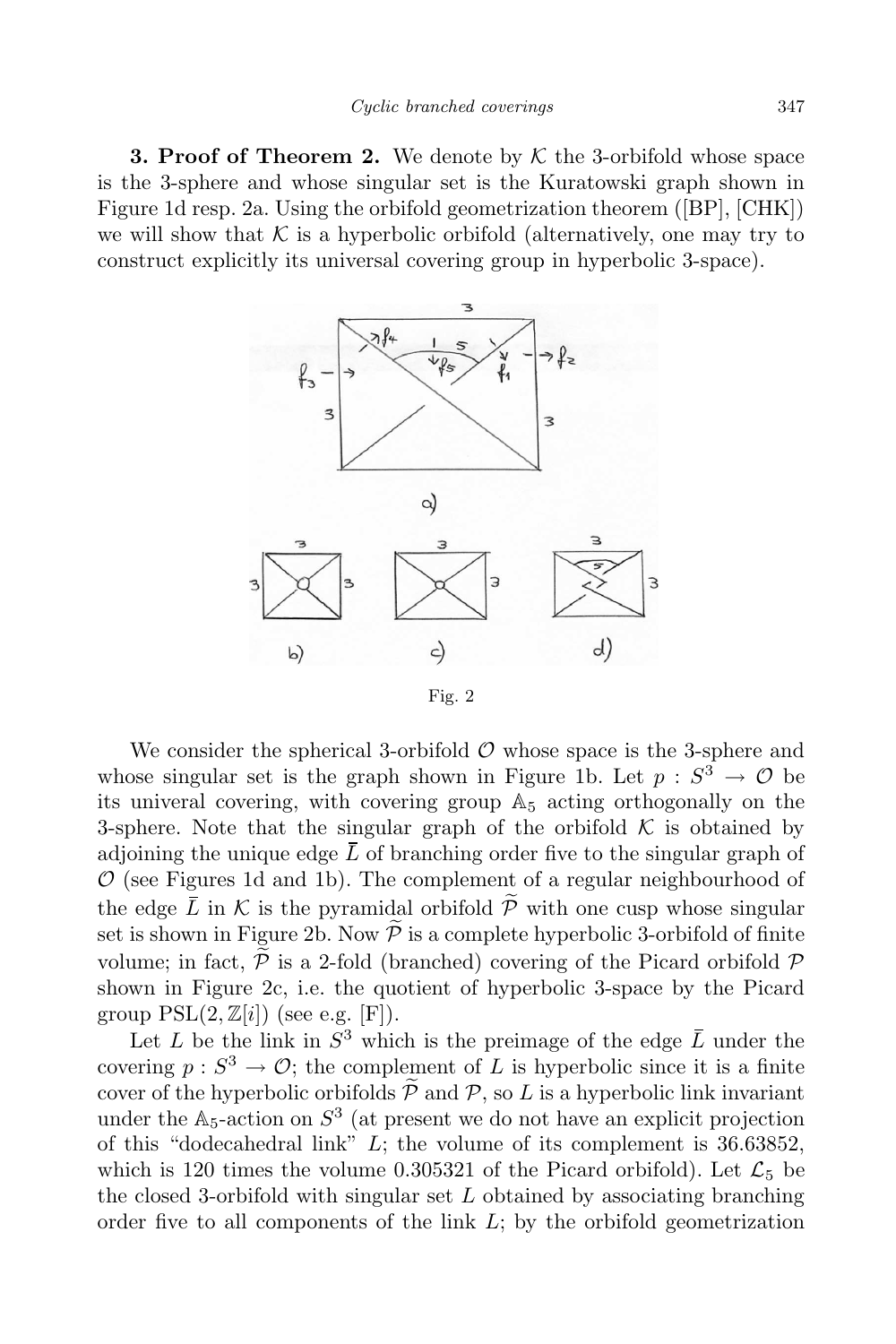## 348 B. P. Zimmermann

theorem, and in particular [BP, Corollary 3],  $\mathcal{L}_5$  is a hyperbolic orbifold. By a second application of the orbifold geometrization theorem we can suppose that the group  $A_5$  of symmetries of the link  $L$  acts by hyperbolic isometries of the orbifold  $\mathcal{L}_5$ . The quotient of  $\mathcal{L}_5$  by the A<sub>5</sub>-action is the orbifold  $\mathcal{K}$ , so also  $K$  is a hyperbolic orbifold (at the end of this section, we will compute the volume of  $K$ ).

We will calculate a presentation of the orbifold fundamental group  $\pi_1 \mathcal{K}$ of *K*. The fundamental group of the complement in  $S^3$  of the singularity graph of  $K$  can be computed from its projection in Figure 2a by the Wirtinger algorithm, in a similar way to the fundamental group of the complement of a knot in *S* 3 , calculated from a projection of the knot. The fundamental group of the complement is generated by the meridians of all edges of  $K$ ; in Figure 2a, we have indicated some of these meridian generators. For each vertex and each crossing of the singular set we obtain a relation (as in the case of knots or links one of these relations is redundant). Then a presentation of the orbifold fundamental group  $K := \pi_1 \mathcal{K}$  is obtained by raising all meridian generators to the powers given by the branching orders. Using the relations to eliminate some of the meridian generators, we obtain the following presentation of *K*:

$$
\langle f_1, f_2, f_3, f_4, f_5 | f_1^2, f_2^3, f_3^3, f_4^2, f_5^5, (f_1 f_2)^3, f_3 f_4 f_1 f_2, (f_4 f_5)^2, (f_1 f_5)^2, (f_4 f_5 f_2)^2 \rangle.
$$

We define a surjection  $\phi: K \to \mathbb{A}_5$  by

$$
\phi(f_1) = (1, 4)(2, 3), \quad \phi(f_2) = (2, 4, 3), \quad \phi(f_3) = (2, 3, 4), \n\phi(f_4) = (1, 4)(2, 3), \quad \phi(f_5) = (1, 2, 3, 4, 5).
$$

The kernel *U* of  $\phi$  is torsionfree (the torsion elements of *K* are conjugate to the meridians of the singular edges of  $K$ ). Now  $M := \mathbb{H}^3/U$  is a closed hyperbolic 3-manifold, with fundamental group isomorphic to *U*, and with an induced action of  $\mathbb{A}_5 \cong K/U$  such that  $M/\mathbb{A}_5 = \mathbb{H}^3/K = \mathcal{K}$ . Using computational techniques, and in particular the group theory package GAP, we find that the abelianization of  $U \cong \pi_1 M$  is trivial, which implies that M is an integer homology 3-sphere.

We consider the involution  $h = \phi(f_1)$  in  $\mathbb{A}_5$  (note that all involutions in  $A_5$  are conjugate). The fixed point set of h is nonempty (because  $K$  has singular edges of order two), and by [Br, Theorem 7.9] the fixed point set of *h* is connected (because *M* is a homology 3-sphere). Then *M* is a 2-fold branched covering of the 3-manifold  $M_2 := M/h$ , branched along a knot  $K_2$  in  $M_2$ . We denote by  $U_2$  the subgroup of  $K$  generated by  $U$  and the element  $f_1$  of order two; then U is a subgroup of index two of  $U_2$ , and  $M_2 = M/h = \mathbb{H}^3/U_2$ . By [A], the fundamental group of  $M_2$  is obtained by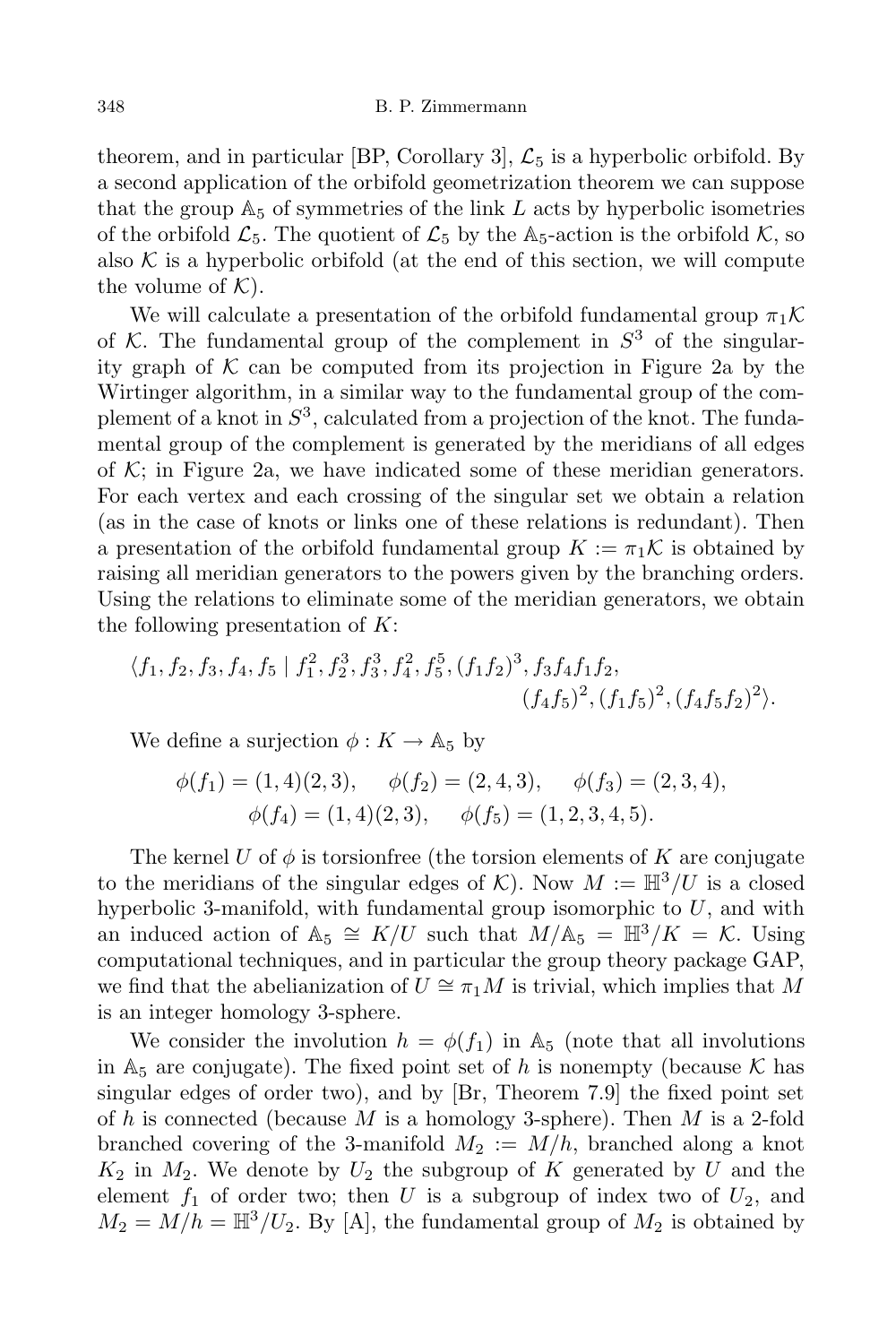dividing out the torsion of  $U_2$ , that is, by taking the quotient of  $U_2$  by the normal subgroup generated by *f*1.

GAP produces a presentation of the kernel *U* of  $\phi$  with 10 generators (given as words in the generators  $f_i$  of  $K$ ) and 16 relations. We add  $f_1$  to these generators and obtain a generating system of the subgroup  $U_2$  of  $K$ . GAP produces a presentation of  $U_2$  with 11 generators and 15 relations. Then a presentation of the fundamental group of *M*<sup>2</sup> is obtained by adding the relator  $f_1$  (that is, the relation  $f_1 = 1$ ) to this presentation. Using Tietze transformations, GAP simplifies this presentation to the trivial presentation, so  $M_2$  has trivial fundamental group. The normalizer of h in  $\mathbb{A}_5$  contains involutions different from  $h$ ; these project to involutions of  $M_2$  with nonempty fixed point set. By the orbifold geometrization theorem,  $M_2$  is the 3-sphere, so *M* is the 2-fold branched covering of a knot  $K_2$  in  $S^3$ .

Starting the construction with the element  $h = \phi(f_2)$  of order three in  $\mathbb{A}_5$ , one shows in a completely analogous way that M is also the 3-fold cyclic branched covering of a knot  $K_3$  in  $S^3$ . We note that M is also the 5-fold cyclic branched covering of a knot  $K_5$  in a homology 3-sphere  $M_5$ , which, however, has nontrivial fundamental group. At present, we do not have projections of the knots  $K_2$  and  $K_3$ .

Finally, we compute the volume of the hyperbolic homology 3-sphere *M*. The orbifold  $K$  is obtained by  $(5, 5)$ -surgery on the cusp of the orbifold  $P$ , and  $K$  is a 2-fold branched covering of the orbifold  $P(5, 10)$  shown in Figure 2d, obtained by  $(5,10)$ -surgery on the cusp of the Picard orbifold  $\mathcal P$ (see [MVZ]; see also [DM] for the notion of surgery on orbifolds). The complement of the Borromean rings  $\mathcal{B}$  in  $S^3$  is a regular 24-fold covering, with covering group  $\mathbb{S}_4$ , of the Picard orbifold (see e.g. [MVZ]). By [MVZ, Theorem 2.1 and Remark  $(A)$ , the hyperbolic orbifold  $K = \mathcal{P}(5, 10)$  has the hyperbolic cone manifold  $\mathcal{B}(15/2, 5/4)$ , obtained by  $(15/2, 5/4)$ -surgery on each component of the Borromean rings, as a regular  $\mathbb{S}_4$ -covering. The volume of such a cone manifold can be computed by Weeks' program Snap-Pea, and one finds the approximate volume  $v = 6.403214$  for  $\mathcal{B}(15/2, 5/4)$ . Then *K* has volume  $2v/24$ , and the regular  $A_5$ -covering *M* of *K* has volume  $120v/24 = 32.01607.$ 

This finishes the proof of Theorem 2. There remains the following

PROBLEM. Find regular projections of the dodecahedral link L, and of the knots  $K_2$  and  $K_3$ .

**4.** PSL $(2, q)$ -actions on  $\mathbb{Z}_2$ -homology 3-spheres. By [MZ, Thm. 1], the only finite simple groups which possibly admit actions on  $\mathbb{Z}_2$ -homology 3-spheres are the linear fractional groups  $PSL(2, q)$ , for odd prime powers q. In the following, we show how to construct such actions, for various small values of *q*.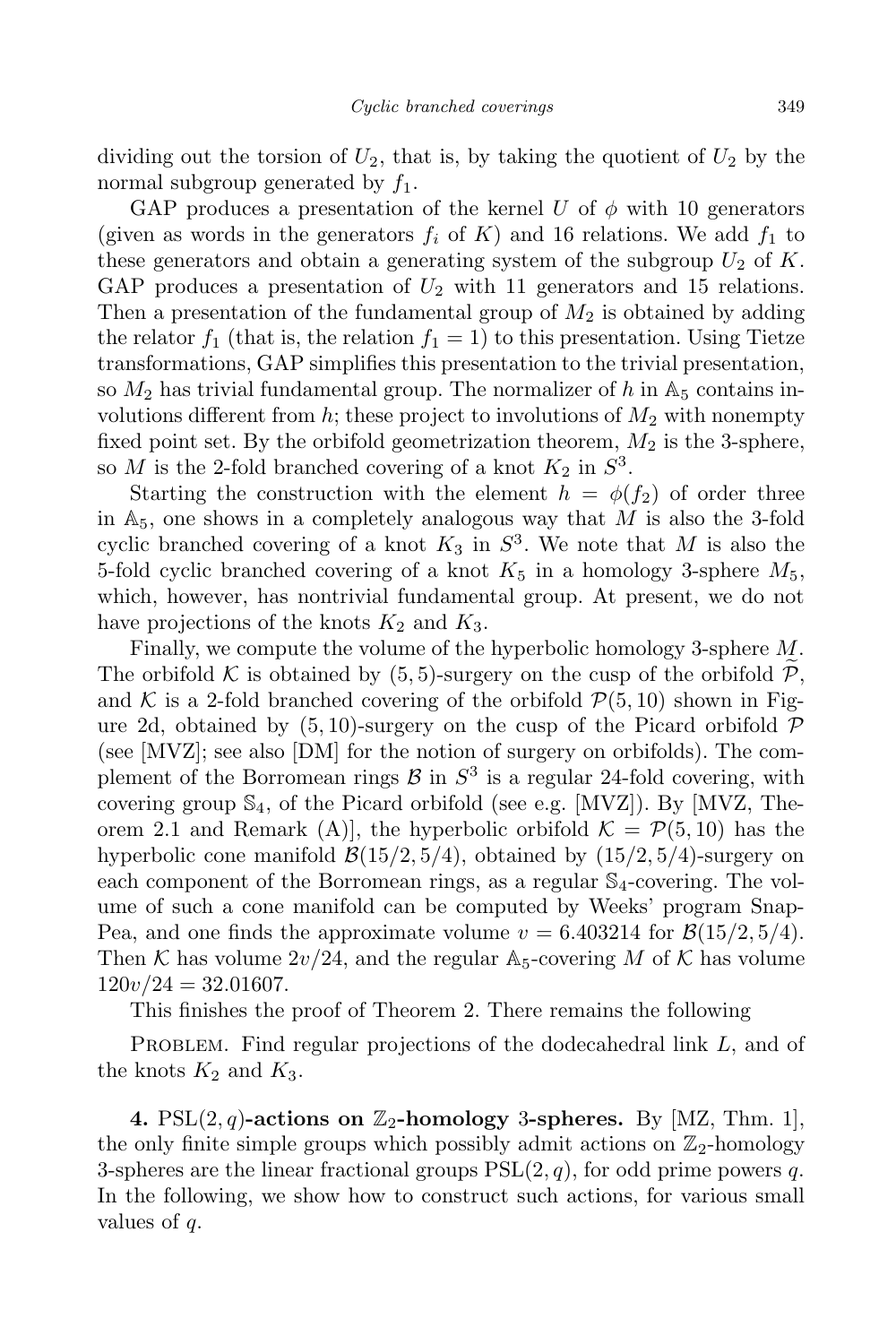

Fig. 3

We consider the orbifold  $\mathcal{O}(a, b, c, d; n)$  whose space is the 3-sphere and whose singular set is shown in Figure 3 (where *a*, *b*, *c* and *d* denote branching orders and *n* the number of half twists between the diagonal edges). Using the Wirtinger algorithm as in Section 2, one obtains the following presentation of the orbifold fundamental group of  $\mathcal{O}(a, b, c, d; n)$  (in the meridian generators indicated in Figure 3):

 $\langle f_1, f_2, f_3, f_4 | f_1^2, f_2^c, f_3^b, f_4^2, (f_1f_2)^b, f_3f_4f_1f_2, ((f_4f_1)^n f_1f_2)^d \rangle.$ 

Let  $F_1$  denote the orbifold fundamental group of  $\mathcal{O}(3, 3, 3, 2; 2)$ . It follows from the orbifold geometrization theorem that  $\mathcal{O}(3, 3, 3, 2; 2)$  is hyperbolic (by the lists in [D] it does not belong to any of the other 3-dimensional geometries). By the Low Index Subgroup Program of GAP we compute the subgroups up to index 30 of  $F_1$ , their normal cores (the largest normal subgroups contained in them), the abelianizations of the cores and their quotient groups. Among other things, we find the following finite quotients *G* and abelianizations of the corresponding cores (a sequence of integers stands for the product of cyclic groups of these orders). The cores are torsionfree and define hyperbolic 3-manifolds with isometric *G*-actions; note that, in the cases listed below, these 3-manifolds are  $\mathbb{Z}_2$ -homology 3-spheres (equivalently, the abelianizations of their fundamental groups are finite of odd order).

PSL(2, 7) (order 168): 
$$
[7, 7, 7] =: [7^3];
$$
  
\nPSL(2, 11) (order 660):  $[11^3];$   
\nPSL(2, 13) (order 1092):  $[13^3];$   
\nPSL(2, 17) (order 2448):  $[3^{16}, 17^3];$   
\nPSL(2, 23) (order 6072):  $[5^{23}, 23^3].$ 

Now let *F*<sup>2</sup> denote the fundamental group of the tetrahedral orbifold  $\mathcal{O}(3, 5, 3, 2; 1)$  (its singular set is the 1-skeleton of a hyperbolic tetrahedron, so this orbifold is also hyperbolic). By applying GAP as above we obtain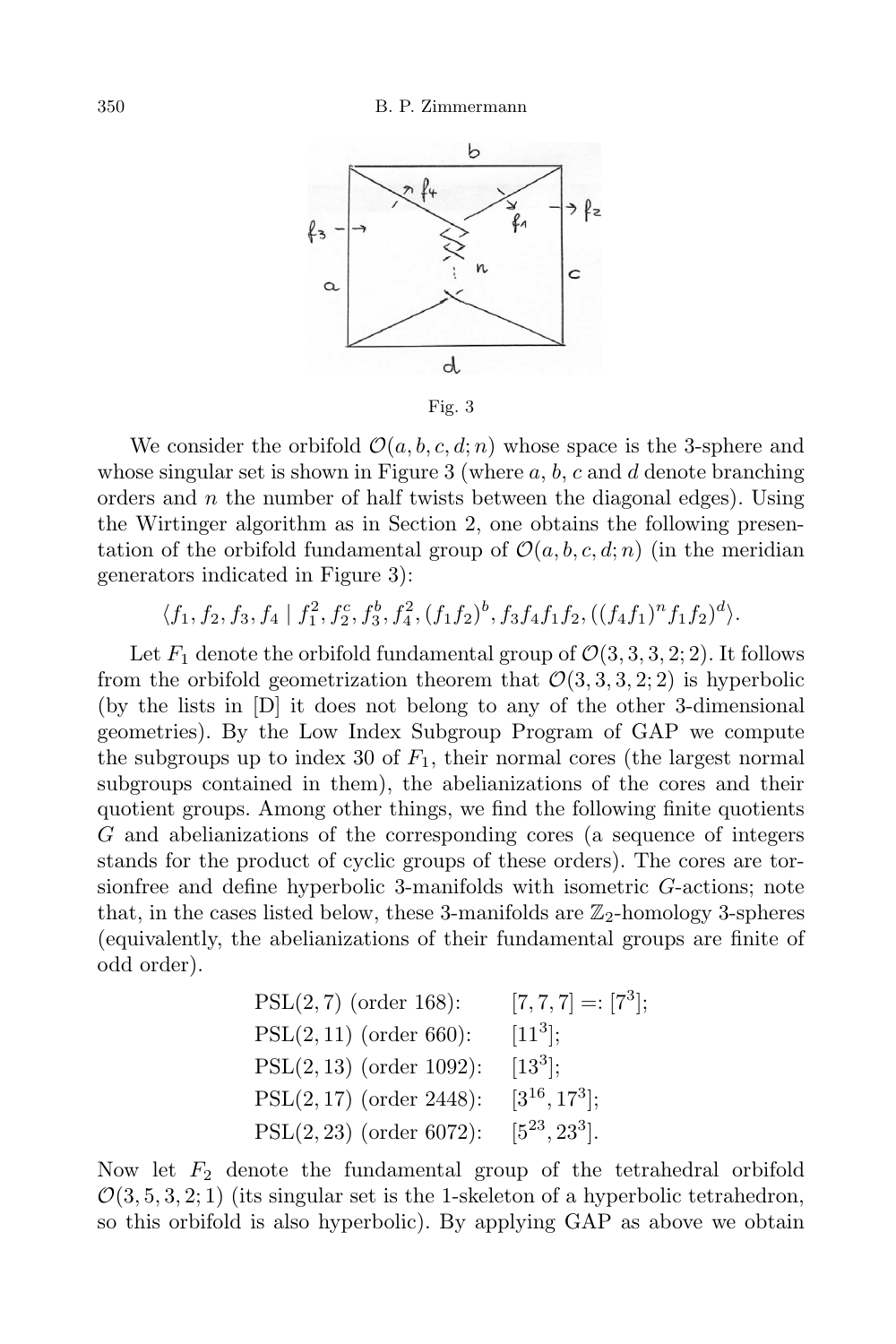the following quotients *G* and abelianizations of the corresponding cores:

| $PSL(2,9)$ (order 360):     | $[3,3,3,3,3,3] = [36];$ |
|-----------------------------|-------------------------|
| $PSL(2, 19)$ (order 3420):  | $[3^{19}, 19^3];$       |
| $PSL(2, 29)$ (order 12180): | $[3^{28}, 5^5, 29^3]$ . |

Using other orbifolds of type  $\mathcal{O}(a, b, c, d; n)$  one easily finds more examples of  $PSL(2, q)$ -actions on  $\mathbb{Z}_2$ -homology 3-spheres. We close with the

CONJECTURE. (i) For all odd prime powers  $q$ , the linear fractional group  $PSL(2,q)$  acts on some  $\mathbb{Z}_2$ -homology 3-sphere.

(ii) All finite groups of odd order act on some  $\mathbb{Z}_2$ -homology 3-sphere.

**5. Other examples of hyperbolic homology** 3**-spheres with isometric** A<sub>5</sub>-actions. Considering the orbifolds  $\mathcal{O}(a, b, c, d; n)$  in Section 4 and Figure 3, and surjections of their fundamental groups onto  $\mathbb{A}_5$ , we find the following examples of hyperbolic homology 3-spheres with isometric  $\mathbb{A}_{5}$ actions.

**5.1.** Let *F* denote the orbifold fundamental group  $\pi_1 \mathcal{O}(5, 3, 3, 2; 3)$  of the hyperbolic 3-orbifold  $\mathcal{O}(5, 3, 3, 2; 3)$  (see Section 4); then *F* admits a surjection onto  $A_5$ , and the kernel defines a hyperbolic 3-manifold M with isometric  $A_5$ -action. Using GAP as in Sections 3 and 4, we have checked that *M* is a homology 3-sphere, and that *M* is the 3-fold and 5-fold cyclic branched covering of knots in the 3-sphere. *M* is also the 2-fold branched covering of a knot in a homology 3-sphere which seems to have nontrivial fundamental group (we do not have a proof of this at the moment). In any case, the covering groups of the 3-fold and 5-fold cyclic branched coverings generate the isometric  $A_5$ -action, and no conjugates of them generate a solvable subgroup of the isometry group of *M* (this follows easily from the list in [MZ] of the possible nonsolvable finite groups acting on homology 3-spheres). So this seems to be the first example of a hyperbolic 3-manifold which is the 3-fold and 5-fold cyclic branched covering of knots in the 3 sphere which are not related in a solvable way (see also [RZ1]).

**5.2.** Now let  $F = \pi_1 \mathcal{O}(2, 5, 3, 3, 9)$ . Again *F* admits a surjection onto  $\mathbb{A}_5$ whose kernel is a hyperbolic homology 3-sphere  $M$  with isometric  $A_5$ -action; now *M* is the 2-fold and 3-fold cyclic branched covering of knots in the 3-sphere (and the 5-fold cyclic branched covering of a knot in a homology 3 sphere), and these two knots are related by a standard dihedral construction. We note that the manifold  $M$  is a maximally symmetric  $A_5$ -manifold in the sense of  $[Z2]$ : it admits a Heegaard splitting of genus  $q = 6$  invariant under the A<sub>5</sub>-action, where A<sub>5</sub> realizes the maximal order  $12(q-1)$  of a finite group of orientation-preserving diffeomorphisms of a handlebody of genus 6.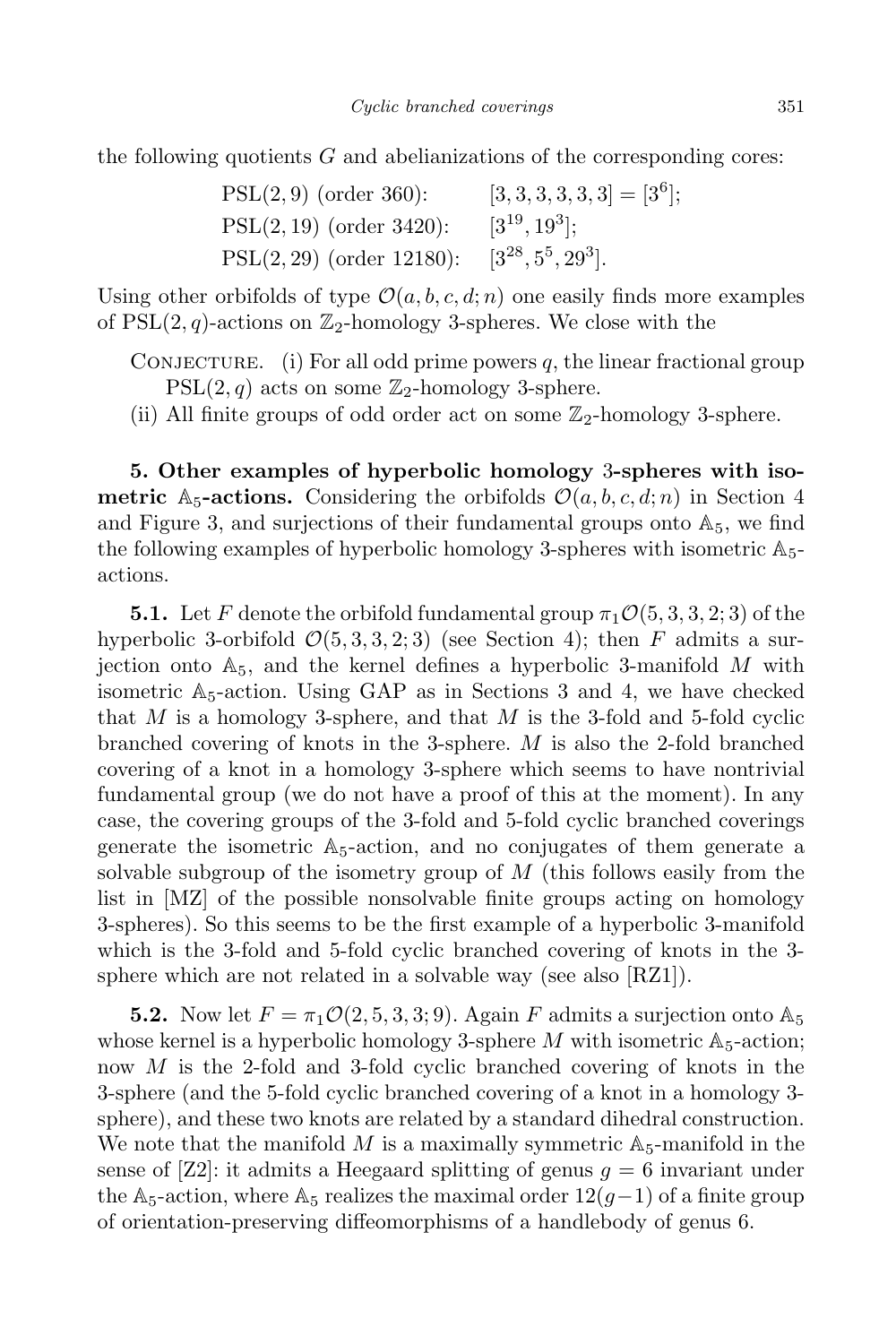**5.3.** Other examples of hyperbolic homology 3-spheres with  $A_5$ -actions can be obtained by the orbifolds  $\mathcal{O}(2,3,3,3;5)$ ,  $\mathcal{O}(2,3,3,3;21)$  and  $\mathcal{O}(3,3,3,2;4)$ . Again the first two manifolds are maximally symmetric  $\mathbb{A}_{5}$ manifolds.

**5.4.** Let  $\mathcal{K}(3,3,3,2;n)$  denote the series of 3-orbifolds in Figure 4 parametrized by the number of half-twists *n* which simultaneously generalizes the orbifolds  $\mathcal{O}(3, 3, 3, 2; n)$  and the Kuratowski orbifold  $\mathcal K$  of Section 3. Our impression (checked for many small values of *n*) is that for all  $n \geq 0$  there is a surjection of the orbifold fundamental group onto  $A_5$  whose kernel has trivial abelianization and hence defines a homology 3-sphere with  $A_5$ -action (for  $n = 0$  one gets a homology 3-sphere which is the  $A_5$ -equivariant connected sum of two copies of the Poincaré sphere, by identifying the boundaries of regular neighbourhoods of the unique global fixed points of the two A5 actions).



Fig. 4

**5.5.** Let  $p$  be an odd prime. Except for the ubiquitous  $A_5$  we have not found a single example of a nonabelian simple group *G* acting on a 3-manifold *M* which is a *p*-fold cyclic branched covering of a knot or link in the 3-sphere whose covering group is contained in *G*. The closest we found in this direction is the following. The fundamental group of the hyperbolic tetrahedral orbifold  $\mathcal{O}(3, 5, 3, 2; 1)$  admits a surjection onto the alternating or linear fractional group  $\mathbb{A}_6 \cong \mathrm{PSL}(2,9)$  of order 360 such that the kernel has abelianization  $(\mathbb{Z}_3)^6$  and hence defines a hyperbolic  $\mathbb{Z}_2$ -homology 3-sphere *M* with an isometric  $A_6$ -action. The Sylow 3-subgroup of  $A_6$  is isomorphic to  $\mathbb{Z}_3 \times \mathbb{Z}_3$ , and we have checked as in Section 3 (i.e. using the orbifold geometrization theorem) that the quotient  $M/\mathbb{Z}_3 \times \mathbb{Z}_3$  is the 3-sphere, so M is a regular  $\mathbb{Z}_3 \times \mathbb{Z}_3$ -covering of a link in the 3-sphere (note that the involution corresponding to the lower edge of the tetrahedral orbifold  $\mathcal{O}(3, 5, 3, 2; 1)$ normalizes the two elements of order 3 corresponding to the two vertical edges). It would be interesting to have an example of this kind with a cyclic covering group but we believe that such an example does not exist if *G* is different from  $\mathbb{A}_5$ .